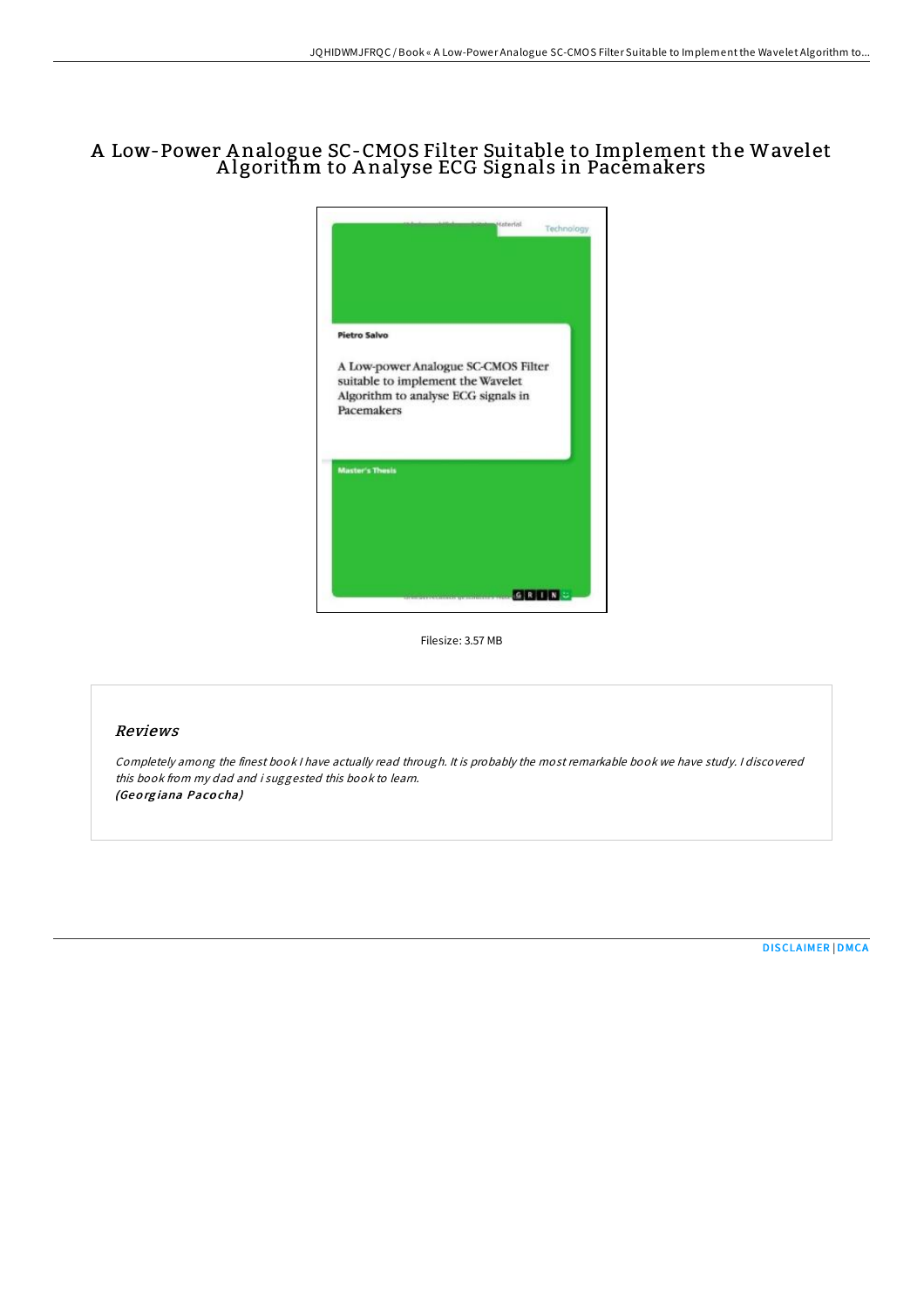## A LOW-POWER ANALOGUE SC-CMOS FILTER SUITABLE TO IMPLEMENT THE WAVELET ALGORITHM TO ANALYSE ECG SIGNALS IN PACEMAKERS



GRIN Verlag. Paperback. Book Condition: New. Paperback. 72 pages. Dimensions: 8.3in. x 5.8in. x 0.2in.Masters Thesis from the year 2004 in the subject Engineering - General, Basics, grade: -, University of Pisa, language: English, abstract: The detection of the QRS complex is very important because it is related to different heart dysfunctions. The wavelet transformation is an useful tool to characterize non-stationary signals such as the QRS complex because it gives good estimation of time and frequency localization. Starting from the mathematical expression of the Gaussian function, chosen as mother wavelet, after the Laplace Transform, the Pad Approximation will be used to arrive at a rational form of the function suitable for a filter implementation. It will be shown that a switched-capacitor (SC) realization is preferable instead of a direct implementation of the filter in Continuous Time in order to avoid high-value resistor elements. The optimization of the sensitivity, noise and dynamic range of the filter will be carried out following a State-Space methodology. The resulting circuit is a 7th order complementary metal-oxide semiconductor (CMOS) SC filter. This item ships from multiple locations. Your book may arrive from Roseburg,OR, La Vergne,TN. Paperback.

Read A Low-Power Analogue SC-CMOS Filter Suitable to [Implement](http://almighty24.tech/a-low-power-analogue-sc-cmos-filter-suitable-to-.html) the Wavelet Algorithm to Analyse ECG Signals in Pacemakers Online

 $\Rightarrow$ Download PDF A Low-Power Analogue SC-CMOS Filter Suitable to [Implement](http://almighty24.tech/a-low-power-analogue-sc-cmos-filter-suitable-to-.html) the Wavelet Algorithm to Analyse **ECG Signals in Pacemakers**